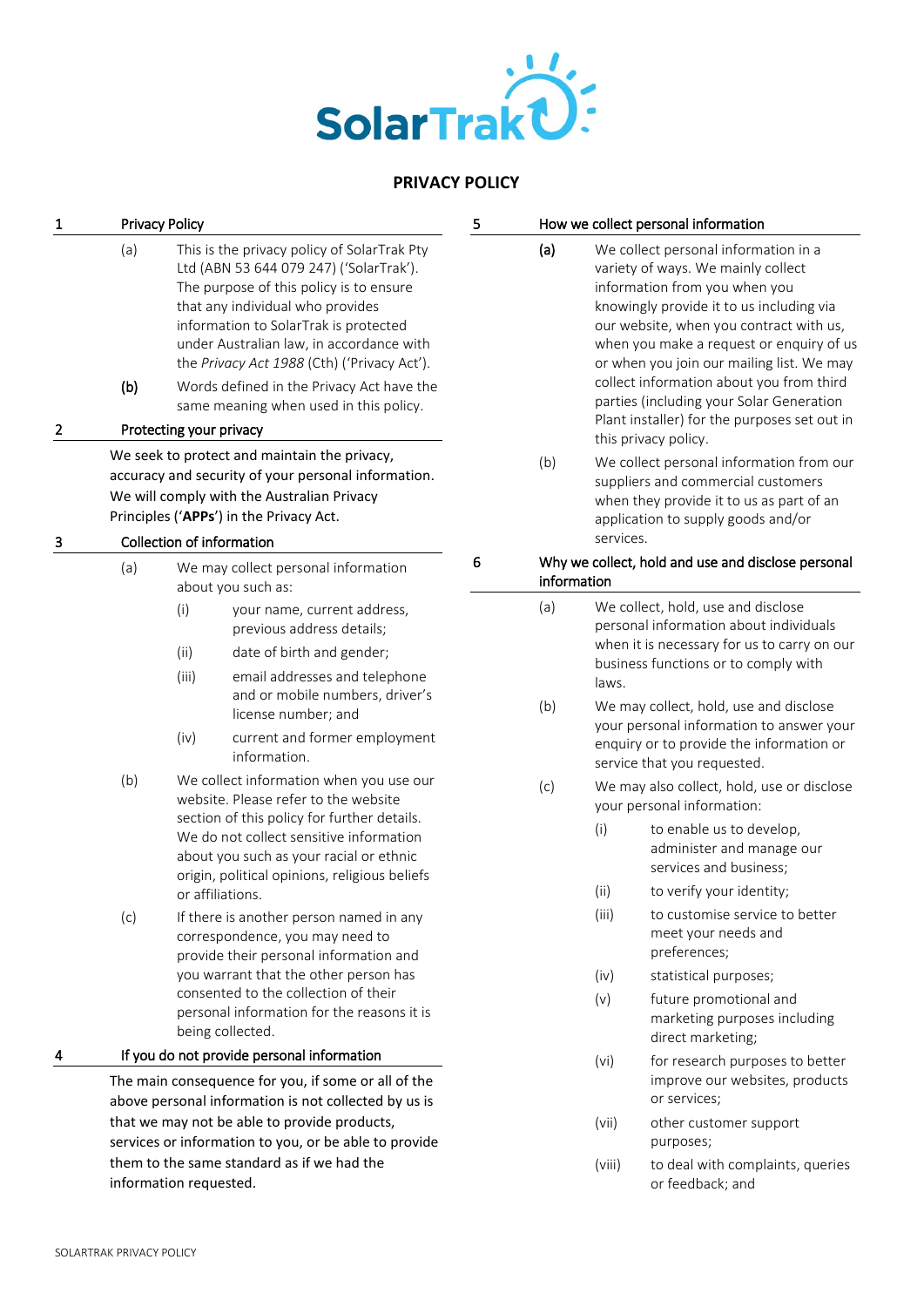(ix) when authorised or required by law.

# 7 Direct Marketing

SolarTrak may engage in direct marketing. You may choose to "opt-out" of receiving this material by contacting SolarTrak via the contact page on the website <https://solartrak.com.au/contact/> or clicking on the "unsubscribe" link at the bottom of an email we send you. SolarTrak will not charge you any additional cost or in any way disadvantage you for choosing to "opt-out" of receiving marketing material.

### 8 When we may disclose your personal information to third parties

SolarTrak engages or may engage non-affiliated companies to provide certain services on its behalf, such as installing and connecting SolarTrak devices, undertaking marketing activities, and conducting research on client satisfaction.

In the course of conducting our business we may also provide your personal information to:

- (a) our related companies;
- (b) employees, contractors and subcontractors;
- (c) an individual's representatives;
- (d) your PV system installer;
- (e) our professional advisers, including our lawyers, auditors and accountants; and
- (f) government bodies, regulators or law enforcement authorities, as required or authorised by law.

### We may disclose your personal information to third parties:

- (a) to meet the purpose for which it was submitted;
- (b) if we have your consent to do so or otherwise when we are authorised by law; and
- (c) if we are required by law to disclose the information.

# 9 Overseas recipients

We will not disclose your personal information to overseas recipients excluding the technology platform provider.

# 10 Change in control of SolarTrak

If there is a change of control in our business or a sale or transfer of our business assets, we reserve the right to transfer to the extent permissible at law our user databases, together with any personal information and non-personal information contained in those databases. This information may

be disclosed to a potential purchaser under an agreement to maintain confidentiality. We would seek to only disclose information in good faith and where required by any of the above circumstances.

# 11 Security

All personal information held by us will be handled and stored in accordance with our obligations under the Privacy Act. We will take reasonable steps to:

- (a) make sure that the personal information we collect, use or disclose is accurate, complete and up to date;
- (b) protect the information from misuse, interference, loss or unauthorised access, modification or disclosure both physically and through security methods; and
- (c) destroy or permanently de-identify the information if it is no longer needed for any purpose.

# 12 Website

- (a) When you visit our websites (including our social media pages), we or agencies on our behalf and our internet service provider may monitor and take a record of your visit and log "clickstream data" for statistical purposes such as your server's IP address.
	- (a) This privacy policy is strictly limited to the collection, storage and use of personally identifiable information collected by SolarTrak, in the course of business, and does not apply to any third parties. We have no control over the privacy practices or the content of any third party websites, and assume no liability for the privacy practices of these websites.
	- (b) Any link on the Solartrak website to external entities are not covered within this policy. The terms and conditions set out in this privacy policy only cover the domain name of

<https://www.solartrak.com.au/> and any of our social media pages.

| 13 | Privacy |                                                                                                                                                                                                                                                                                                       |
|----|---------|-------------------------------------------------------------------------------------------------------------------------------------------------------------------------------------------------------------------------------------------------------------------------------------------------------|
|    | (a)     | At your request we will provide details of<br>the personal information we hold about<br>you. The release of information is subject<br>to some exceptions such as information<br>relating to existing or any anticipated<br>legal proceeding, together with<br>exceptions provided by the Privacy Act. |
|    | (b)     | Unless unusual circumstances apply, we<br>should provide access to you within 30                                                                                                                                                                                                                      |

days of the request.